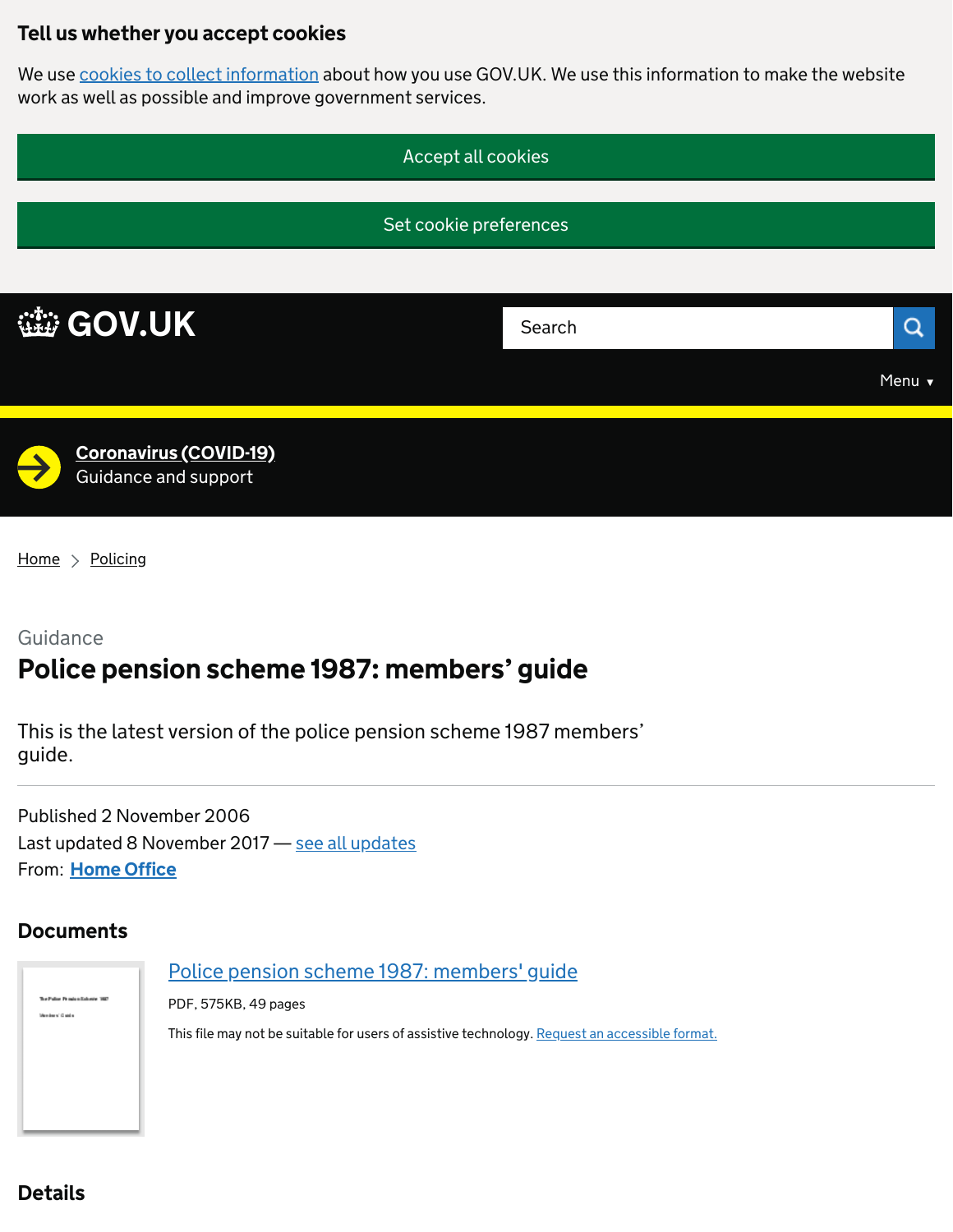This is the latest version of the police pension scheme 1987 members' guide, published in October 2006 following updates in age discrimination legislation and compulsory retirement ages.

| Published 2 November 2006                       |  |
|-------------------------------------------------|--|
| Last updated 8 November 2017 + show all updates |  |

#### Related content

[Police pension scheme 1987: commutation on retirement](https://www.gov.uk/government/publications/police-pension-scheme-1987-in-england-and-wales)

[Police pension reform: worked examples](https://www.gov.uk/government/publications/police-pension-reform-worked-examples)

[The police pensions scheme 2015 member's guide](https://www.gov.uk/government/publications/the-police-pensions-scheme-2015-members-guide)

[Police pension scheme 2006: members guide](https://www.gov.uk/government/publications/npps-members-guide-march-2009)

[Police pension schemes](https://www.gov.uk/government/collections/police-pension-schemes)

Collection

[Police pension schemes](https://www.gov.uk/government/collections/police-pension-schemes)

#### Explore the topic

**[Policing](https://www.gov.uk/crime-justice-and-law/policing)** 



## Coronavirus (COVID-19)

[Coronavirus \(COVID-19\): guidance and support](https://www.gov.uk/coronavirus)

#### The UK has left the EU

[Check the new rules for January 2021](https://www.gov.uk/transition)

## Services and information

**[Benefits](https://www.gov.uk/browse/benefits)** 

[Births, deaths, marriages and care](https://www.gov.uk/browse/births-deaths-marriages)

[Business and self-employed](https://www.gov.uk/browse/business)

[Childcare and parenting](https://www.gov.uk/browse/childcare-parenting)